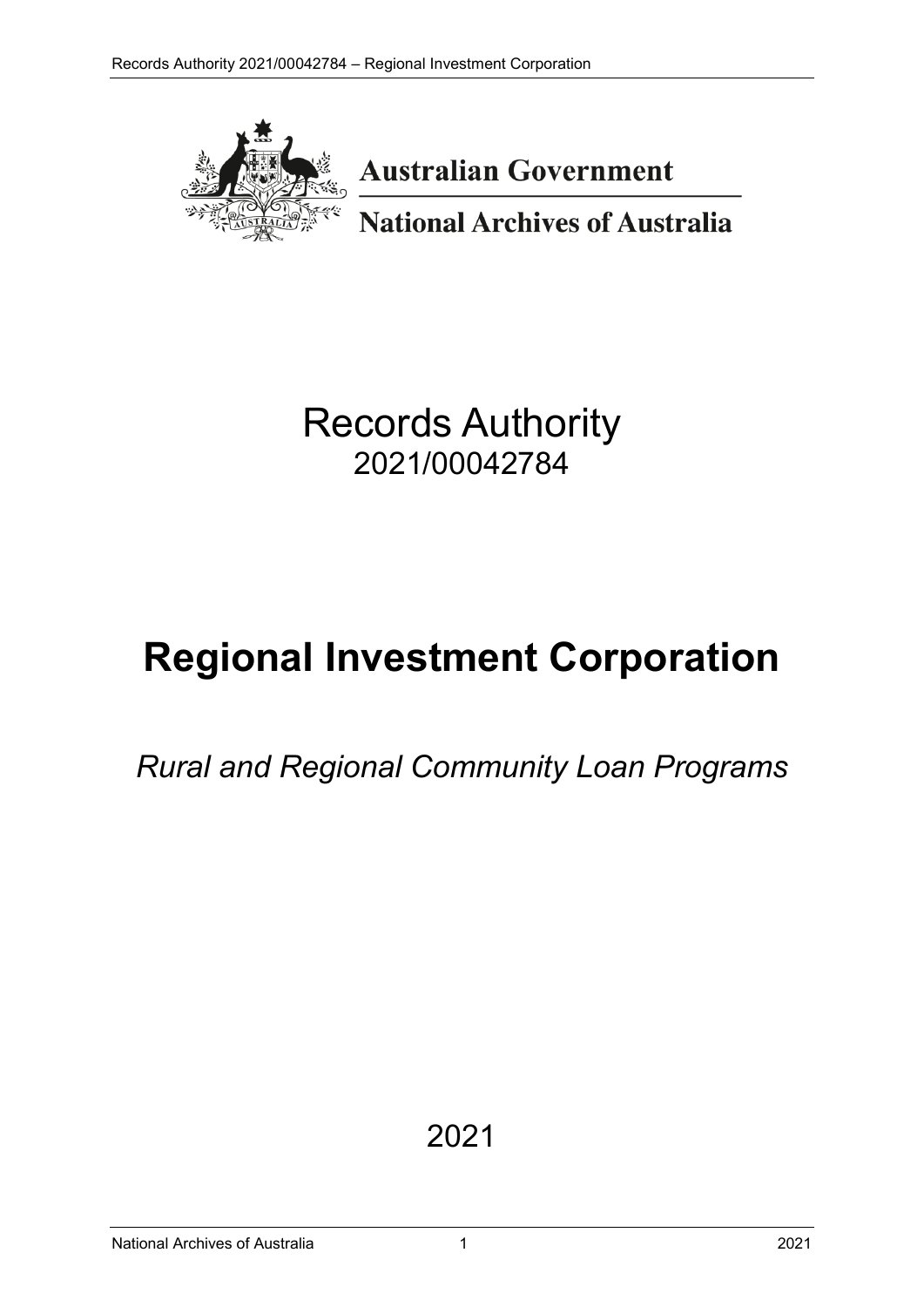

© Commonwealth of Australia (National Archives of Australia) 2021

#### **Copyright**

This product, excluding the National Archives of Australia logo, Commonwealth Coat of Arms or registered trademark, has been licensed under a Creative Commons Attribution-Non-Commercial (CC-BY-NC) Version 4.0 International Licence. You may share, copy, redistribute, remix, transform and build upon this work for non-commercial purposes only. However, you must attribute the National Archives of Australia as the copyright holder of the original work, include the attribution as set out below and indicate if changes were made. The full terms and conditions of this licence are available at [http://www.creativecommons.org.](http://www.creativecommons.org/)

#### **Attribution**

This records authority is licenced by the Commonwealth of Australia (National Archives of Australia) under a Creative Commons Attribution-Non-Commercial (CC-BY-NC) Version 4.0 International Licence. The original version can be found [on our website.](https://www.naa.gov.au/)

#### **Accessibility**

This is an accurate reproduction of the authorised records authority content, created for accessibility purposes.

#### **Contact Us**

Enquiries relating to copyright or accessibility should be made through the [Agency Service Centre.](https://www.naa.gov.au/information-management/agency-service-centre)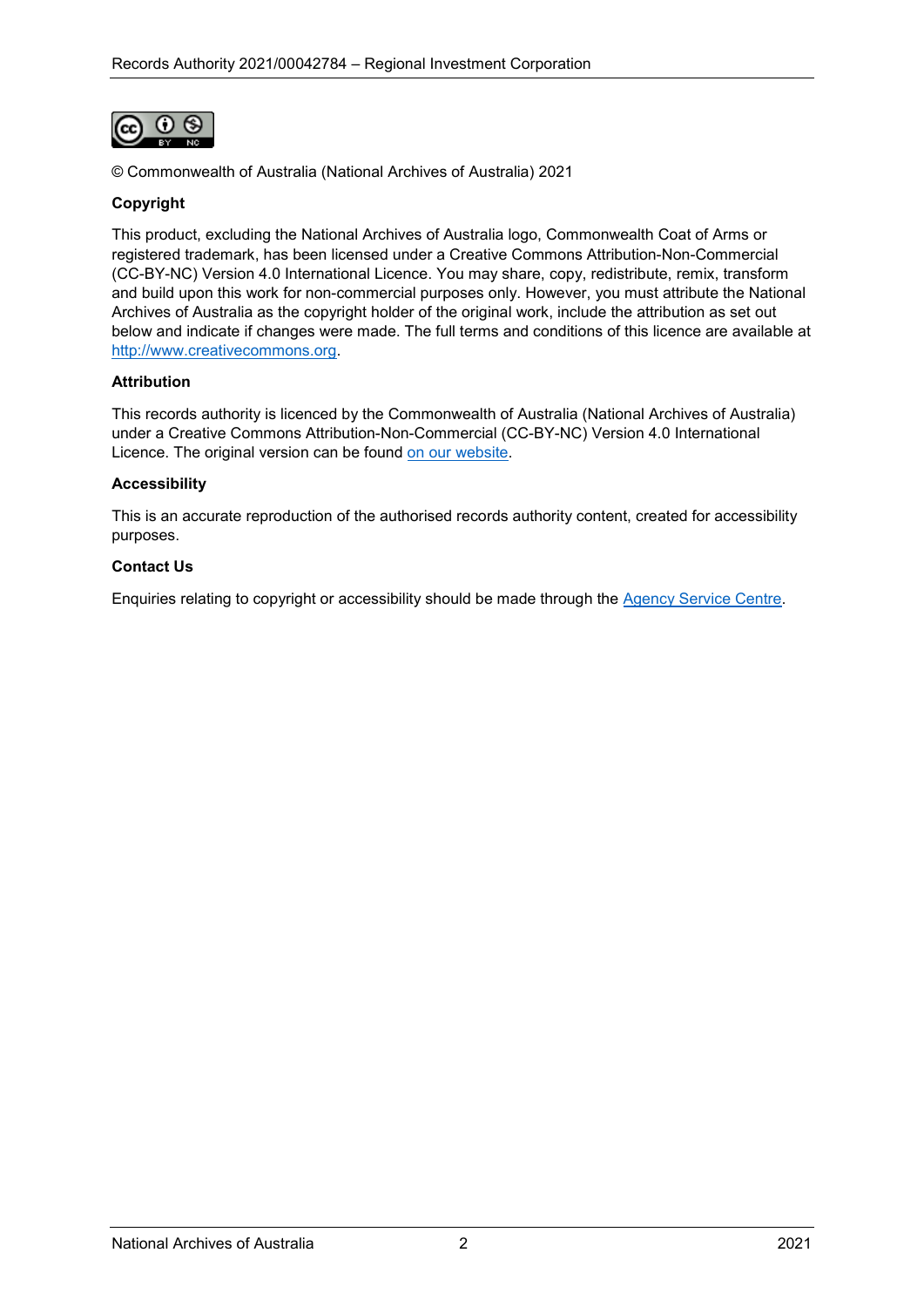# **Contents**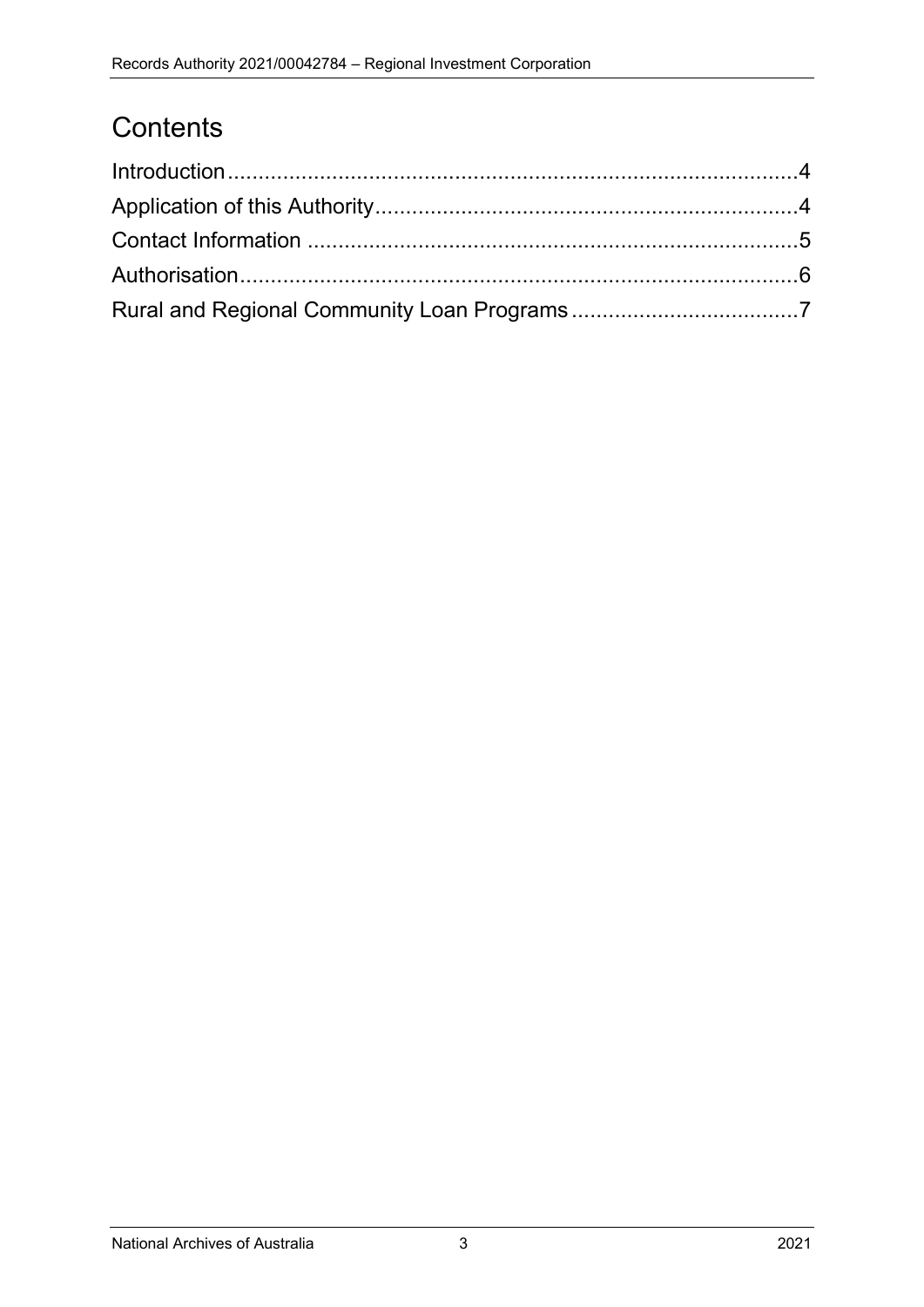### <span id="page-3-0"></span>**Introduction**

The Regional Investment Corporation (the Corporation) and the National Archives of Australia have developed this records authority to set out the requirements for keeping or destroying records for the core business area of Rural and Regional Community Loan Programs. It represents a significant commitment on behalf of the Corporation to understand, create and manage the records of its activities.

This authority is based on the identification and analysis of the business of the Corporation. It takes into account the agency's legal and organisational information management requirements, and the interests of stakeholders, the agency and the National Archives.

The authority sets out those records that need to be retained as national archives and specifies the minimum length of time that temporary records need to be kept. This authority gives the Corporation permission under the *Archives Act 1983*, for the destruction of the temporary records described after the minimum retention period has expired. Retention periods for these temporary records are based on: an assessment of business needs; broader organisational accountability requirements; and community expectations, and are approved by the National Archives on the basis of information provided by the agency.

As changes in circumstances may affect future information management requirements, the periodic review of this authority is recommended. All amendments must be approved by the National Archives.

# <span id="page-3-1"></span>**Application of this Authority**

- 1. This authority includes coverage for records related to the National Water Infrastructure Loan Facility. Although a deal of preliminary work was completed by the Corporation, a change in Government focus led to a decision in the 2020/2021 Federal Budget to discontinue this facility. While no applications for loans were ever received and processed before the facility was discontinued, work related to the development of the facility were created and are included in this authority.
- 2. This authority is to be used to determine how long records must be kept. Records are matched to the relevant core business and records class in the authority.
	- Where the minimum retention period has expired and the records are not needed for Corporation business they should be destroyed as authorised in this authority.
	- Records that have not reached the minimum retention period must be kept until they do.
	- Records that are identified as 'retain as national archives' are to be transferred to the National Archives for preservation.
- 3. This authority should be used in conjunction with general records authorities such as:
	- AFDA Express Version 2 issued by the National Archives to cover business processes and records common to Australian Government agencies; and
		- General Records Authority (31) Destruction of source or original records after digitisation, conversion or migration (2015).
- 4. The normal administrative practice (NAP) provision of the *Archives Act 1983* gives agencies permission to destroy certain records without formal authorisation. This usually occurs where records are duplicated, facilitative or for short-term use only. NAP does not replace arrangements agreed to in this authority but can be used as a tool to assist in identifying records for destruction together with an agency's records authority or authorities, and with AFDA and AFDA Express. The National Archives recommends that agencies develop and implement a NAP policy. Advice and guidance on destroying records as a normal administrative practice and on how to develop a NAP policy is available from the National Archives' website at [www.naa.gov.au.](https://www.naa.gov.au/)
- 5. Records that are reasonably likely to be needed as evidence in a current or future judicial proceeding or are subject to a request for access under the *Archives Act 1983*, the *Freedom*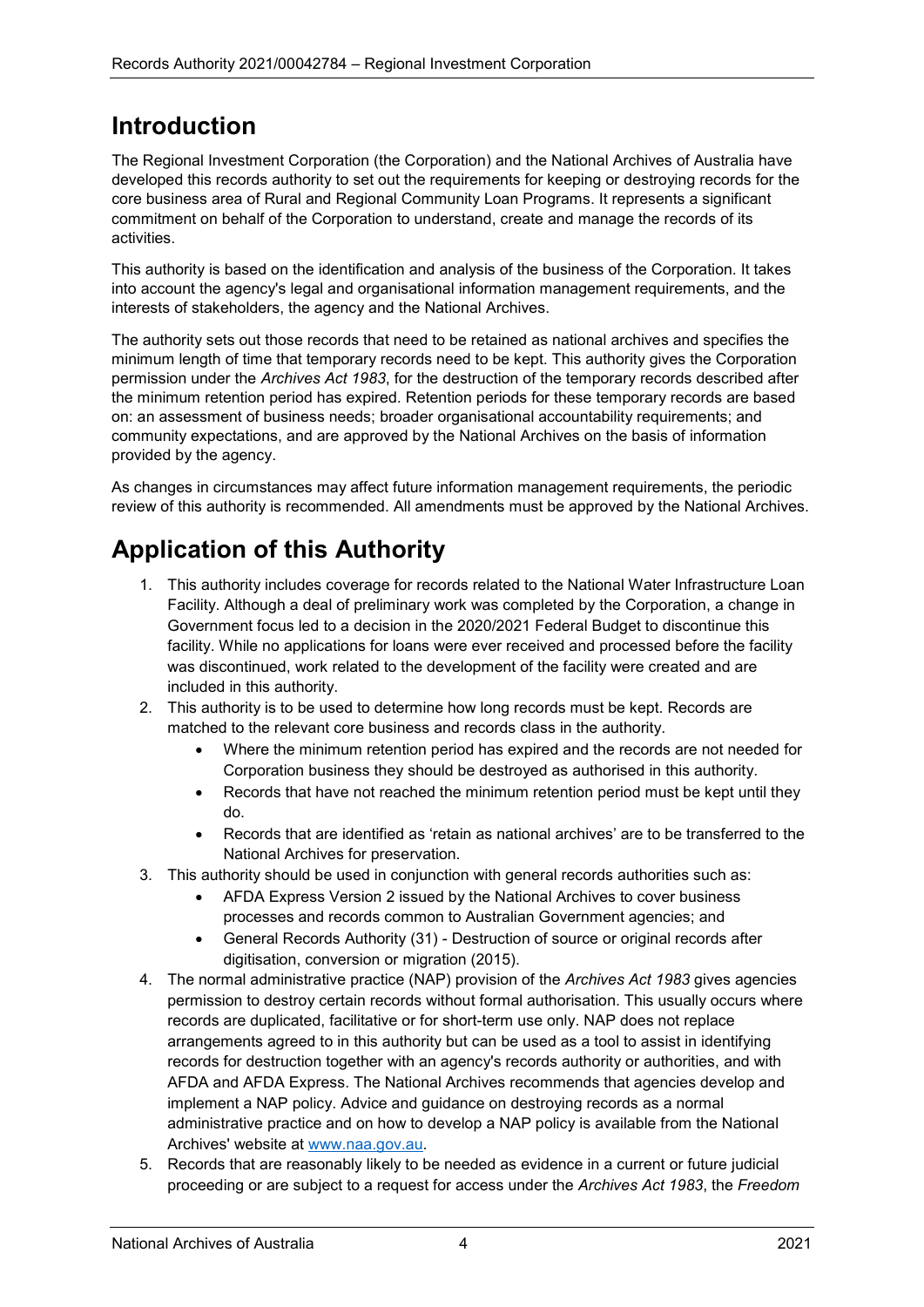*of Information Act 1982* or any other relevant act must not be destroyed until the action has been completed.

- 6. Records subject to a disposal freeze must not be destroyed until the freeze has been lifted. Further information about disposal freezes and whether they affect the application of this authority is available from the National Archives website at [www.naa.gov.au.](https://www.naa.gov.au/)
- 7. Where the method of recording information changes (for example from an analogue system to a digital system, or when information is migrated from one system to a new system) this authority can still be applied, providing the records document the same core business. The information must be accessible for the period of time prescribed in this authority. The Corporation will need to maintain continuing access to the information, including digital information, for the periods prescribed in this records authority or until the information is transferred into the custody of the National Archives.
- 8. In general, retention requirements indicate a minimum period for retention. The Corporation may extend minimum retention periods if it considers that there is an administrative need to do so, without further reference to the National Archives. Where the Corporation believes that its accountability will be substantially compromised because a retention period or periods are not adequate, it should contact the National Archives for review of the retention period.
- 9. Records coming within the 'retain as national archives' class in this authority have been determined to be part of the archival resources of the Commonwealth under section 3C of the *Archives Act 1983*. The determination of Commonwealth records as archival resources of the Commonwealth obliges agencies to transfer the records to the National Archives when they cease to be current and, in any event, within 15 years of the records coming into existence, under section 27 of the *Archives Act 1983*.
- 10. Records in the care of agencies should be appropriately stored, managed and preserved. Agencies need to meet this obligation to ensure that the records remain authentic and accessible over time. Under Section 31 of the *Archives Act 1983*, access arrangements are required for records that become available for public access including those records that remain in agency custody.
- 11. Appropriate arrangements should be made with the National Archives when records are to be transferred into custody. The National Archives accepts for transfer only those records designated as national archives. Records created digitally after 1 January 2016 can be transferred in digital formats only.
- 12. Advice on how to use this authority is available from the Corporation information manager. If there are problems with the application of the authority that cannot be resolved, please contact the National Archives.

## <span id="page-4-0"></span>**Contact Information**

For assistance with this authority or for advice on other information management matters, please contact National Archives' [Agency Service Centre.](https://www.naa.gov.au/information-management/agency-service-centre)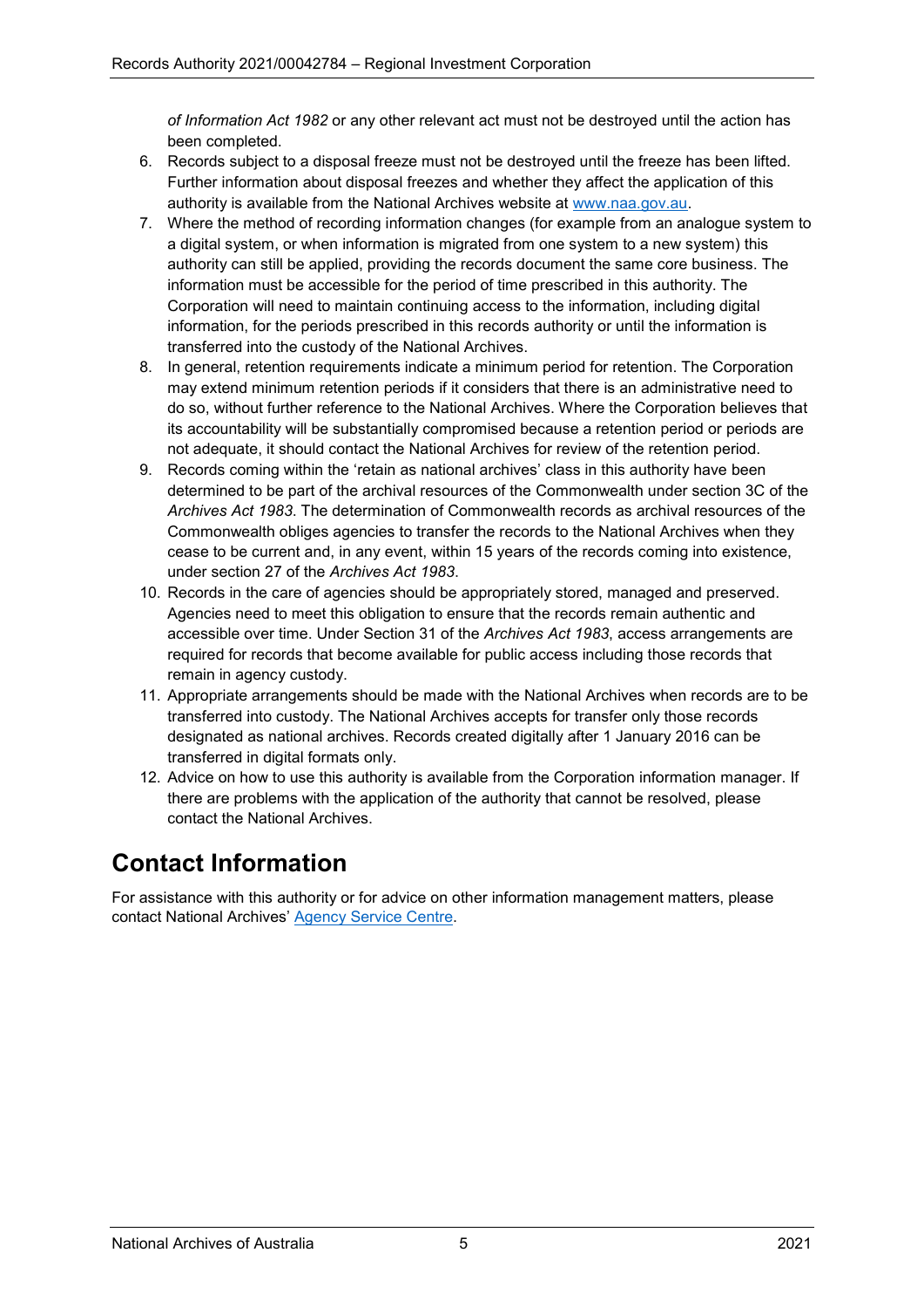# <span id="page-5-0"></span>**Authorisation**

Records Authority 2021/00042784

### **Notice of authorisation**

Person to whom notice of authorisation is given:

Bruce King Chief Executive Officer Regional Investment Corporation PO Box 653 Orange, NSW 2800

### **Purpose**

Authorises arrangements for the disposal of records in accordance with Section 24(2)(b) of the *Archives Act 1983*.

Determines records classed as 'retain as national archives' in this records authority to be part of the archival resources of the Commonwealth under section 3C of the *Archives Act 1983*.

### **Application**

All core business records relating to Rural and Regional Community Loan Programs

### **Authority**

This authority gives permission for the destruction, retention or transfer to the National Archives of Australia of the records described. This authority will apply only with the consent of the agency currently responsible for the business documented in the records described.

**Authorising Officer Date of issue** 

18 February 2021

Tatiana Antsoupova Assistant Director-General (a/g) National Archives of Australia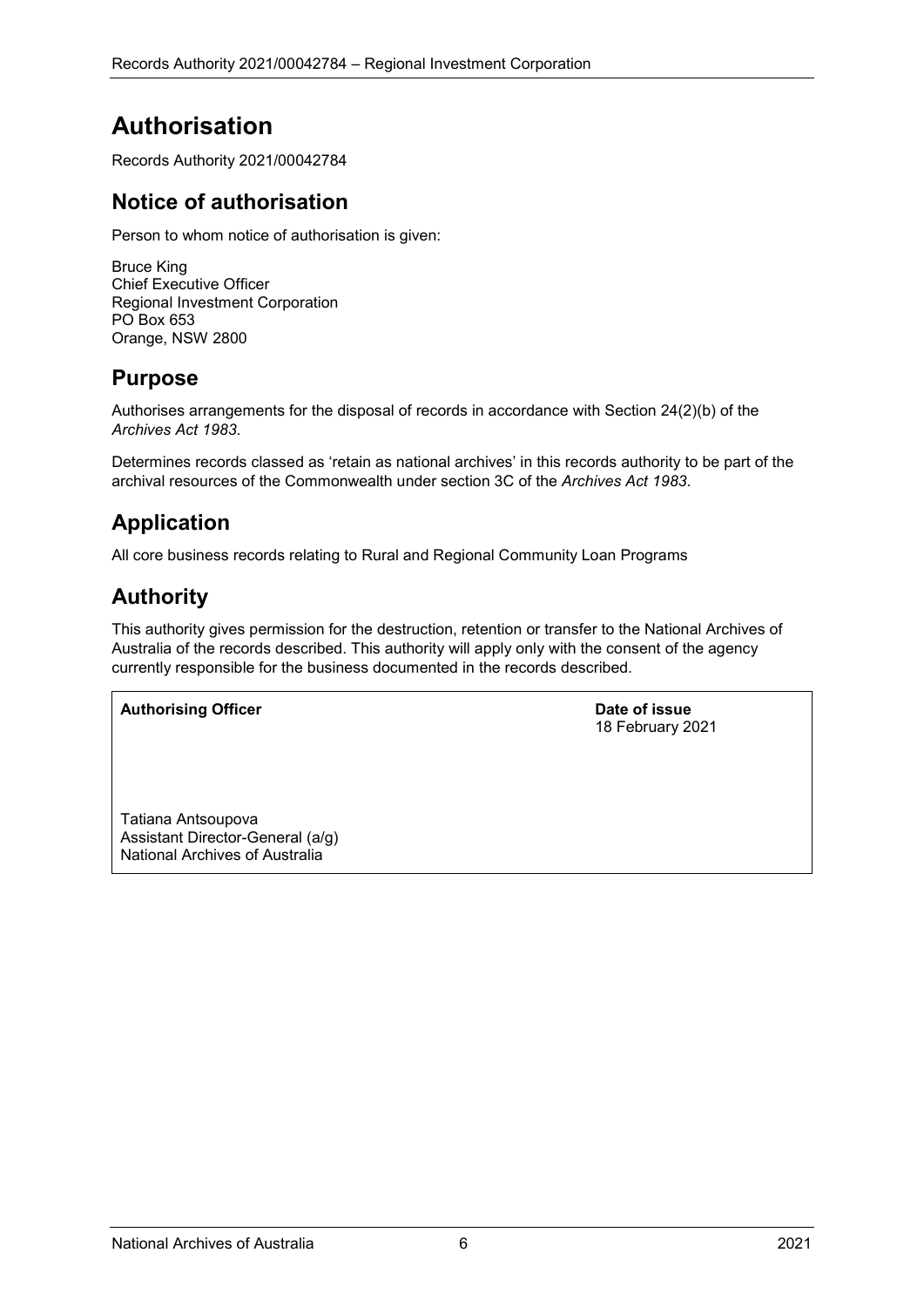### <span id="page-6-0"></span>**Rural and Regional Community Loan Programs**

The core business of developing programs to deliver support to rural and regional Australia through specialised concessional finance loans for farm businesses and farm related small businesses. This is done under relevant legislation (currently the *Regional Investment Corporation Act 2018*) and the Regional Investment Corporation Operating Mandate Direction 2018.

Loan types include:

- AgriStarter Loans to help manage the transfer of family farm businesses from one generation to the next and encouraging new entrants to agriculture;
- Drought Loans to help prepare farm businesses for drought and to manage or recover from the effects of drought;
- Farm Investment Loans to make farming businesses stronger, more resilient and more profitable;
- AgBiz Drought Loans to support regional Australians to take control of their business through drought;
- Restocking and Replanting loans to help farm businesses recover from natural disasters such as floods and drought; and
- Investment from the National Water Infrastructure Loan Facility (NWILF) to help state and territory governments fund the construction of major water infrastructure.

The core activities include:

- developing and implementing loan programs, including eligibility and assessment criteria;
- providing business loan for farmers and farm-related small businesses. Includes:
	- $\circ$  receiving and assessing loan applications based on eligibility and assessment criteria;
	- $\circ$  determining terms and conditions for the provision of loans;
	- o managing approved loans;
	- $\circ$  consulting with stakeholders (e.g. commercial lenders and other industry bodies); and
	- o reviewing loan performance and associated terms and conditions.
- stakeholder engagement, including an Indigenous engagement strategy, as guided by the Regional Investment Operating Mandate;
- monitoring sector threats, opportunities, changes and trends;
- identifying and assessing financing opportunities;
- liaising with states, territories and other parties on possible water infrastructure projects;
- providing advice to the responsible Minister and other stakeholders; and
- implementing Ministerial directions.

The performance of the core business is supported by general activities such as:

- providing and receiving general advice;
- undertaking audits;
- delegating powers and authorising actions;
- establishing, managing, and participating in committees, working groups, and other bodies;
- development and maintaining internal operational policies and procedures;
- developing guidelines and templates;
- providing internal and external reports such as financial, pipeline and other reports;
- evaluation and reviewing;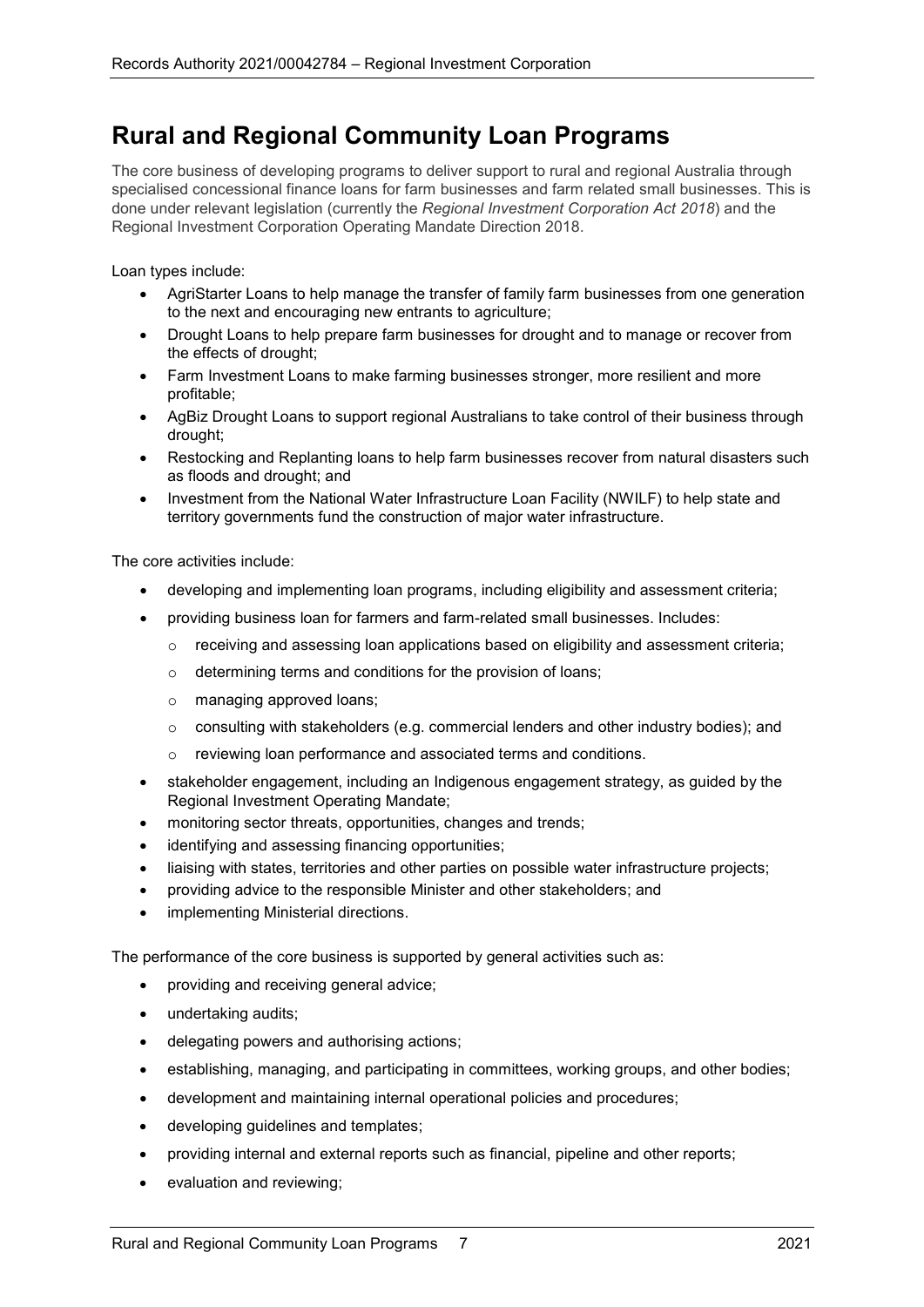- identifying, assessing and managing risks;
- preparing and presenting speeches;
- strategic planning;
- general research; and
- handling enquiries.

#### **Cross references to AFDA Express Version 2**

*For managing the agency's financial resources in the performance of its functions, use FINANCIAL MANAGEMENT.*

*For agreements with other government jurisdictions, use EXTERNAL RELATIONS.*

*For developing high-level reports (e.g. annual report, other formal reports) submitted to the responsible Minister or Government, use EXTERNAL RELATIONS.*

*For master set of media releases, customer case studies, events, roadshows and webinars, and addresses and presentations made by Chief Executive Officer and other senior agency officers, use EXTERNAL RELATIONS.*

*For agency wide strategic plans, audits and policies, use STRATEGIC MANAGEMENT.*

*For the provision of legal advice and review, use LEGAL SERVICES.*

*For engaging the services of contractors and/or external consultants, and purchasing specialist services, use PROCUREMENT.*

*For design, production and distribution of publications, newsletters, etc., use PUBLICATIONS.*

*For managing FOI enquiries, use TECHNOLOGY AND INFORMATION MANAGEMENT.*

#### **Cross reference to other records authorities**

*For Board and governance matters, use General Records Authority 27 – GOVERNING BODIES.*

### **Classes**

| Class no | <b>Description of records</b>                                                                                                                                                                                                                                                                                                                                                        | <b>Disposal action</b>         |
|----------|--------------------------------------------------------------------------------------------------------------------------------------------------------------------------------------------------------------------------------------------------------------------------------------------------------------------------------------------------------------------------------------|--------------------------------|
| 62857    | Records documenting:<br>the development of loan programs;<br>$\bullet$<br>the determination of eligibility and assessment<br>criteria:<br>administration of loans that are controversial or of<br>major public interest, have a significant effect on<br>communities and/or the environment, or result in<br>major changes to agency policies, programs, and<br>processes. Includes: | Retain as national<br>archives |
|          | receipt, assessment and outcomes of loan<br>$\Omega$<br>applications based on eligibility and<br>assessment criteria;                                                                                                                                                                                                                                                                |                                |
|          | correspondence and consultation with<br>$\circ$<br>interested stakeholders; and                                                                                                                                                                                                                                                                                                      |                                |
|          | management of approved loans.<br>$\circ$                                                                                                                                                                                                                                                                                                                                             |                                |